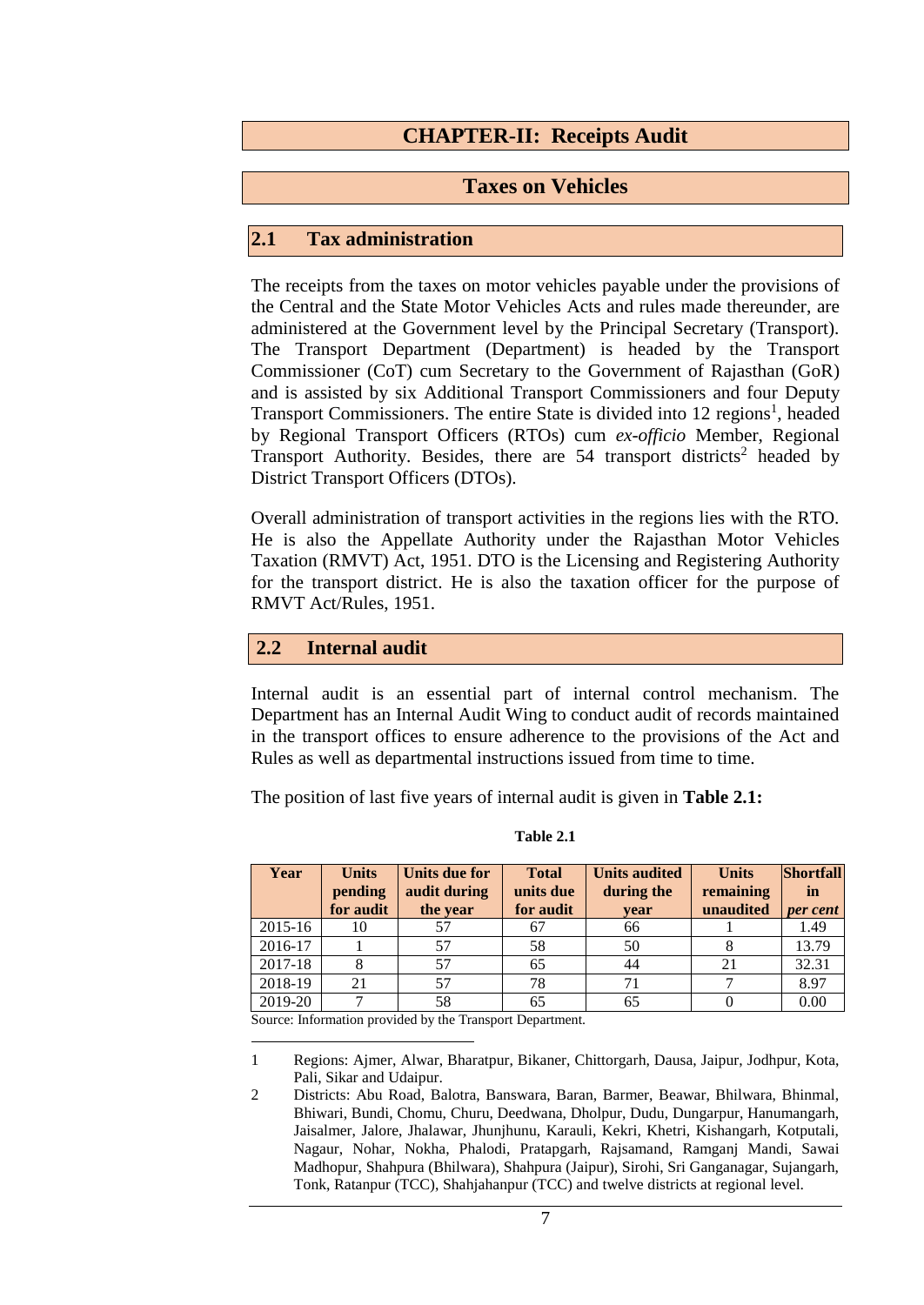There were arrears in internal audit ranging from one unit to 21 units in the years 2015-16 to 2018-19. However, the Department covered all units due for audit in the year 2019-20.

Total of 7,326 paragraphs were outstanding at the end of 2019-20. The year-wise break up of outstanding paragraphs of internal audit reports is given in **Table 2.2:**

|                                                                           |                         |                                                 | * * * * * * * * * |         |         |         |              |
|---------------------------------------------------------------------------|-------------------------|-------------------------------------------------|-------------------|---------|---------|---------|--------------|
| Year                                                                      | <b>U</b> pto<br>2014-15 | 2015-16<br><i>(including)</i><br>supplementary) | $2016 - 17$       | 2017-18 | 2018-19 | 2019-20 | <b>Total</b> |
| <b>Paras</b>                                                              | 2.135                   | 1.710                                           | 760               | 624     | 917     | 1.180   | 7.326        |
| $\alpha$ is the state of $\alpha$ in $\alpha$ in $\alpha$ is the $\alpha$ |                         |                                                 |                   |         |         |         |              |

**Table 2.2**

Source: Information provided by the Transport Department.

It is seen from the above that 2,135 paras (29.14 *per cent*) were outstanding for more than five years. The huge number of outstanding paragraphs indicates that the Department failed to take effective action on the observations raised by the Internal Audit Wing. Thus, the very purpose of internal audit was defeated to that extent.

*The Government may issue appropriate instructions to the Department*  for early disposal of the outstanding observations raised by the Internal *Audit Wing.*

# **2.3 Results of audit**

Out of 54 transport districts, there were 52 such transport districts where total 1,77,09,949 vehicles were registered till the end of March 2019. There were 83 auditable units including 23 implementing units in the Department. Out of these, 16 units were selected for test check wherein 70,61,486 vehicles were registered. Out of these, 46,468 vehicles were selected for test check. During scrutiny, audit noticed non/short payment of tax, penalty, interest and compounding fees, *etc.* of  $\bar{\tau}$  15.28 crore in 7,409 cases. Many of the irregularities were quite similar to those pointed out in earlier years and these omissions remained undetected till Audit was conducted. These cases are illustrative and are based on a test-check of records. Audit observed that the system of tax accounting that existed in the Department was not properly monitored due to which proper collection of tax was not ensured. Besides, no return was prescribed to show the number of vehicles from which tax was due but not recovered. There is a need to improve the internal control system, including strengthening of internal audit and putting in place a monitoring system by way of periodical returns to ensure proper collection of tax, fee, *etc.* Irregularities noticed broadly fall under the categories given in **Table 2.3:**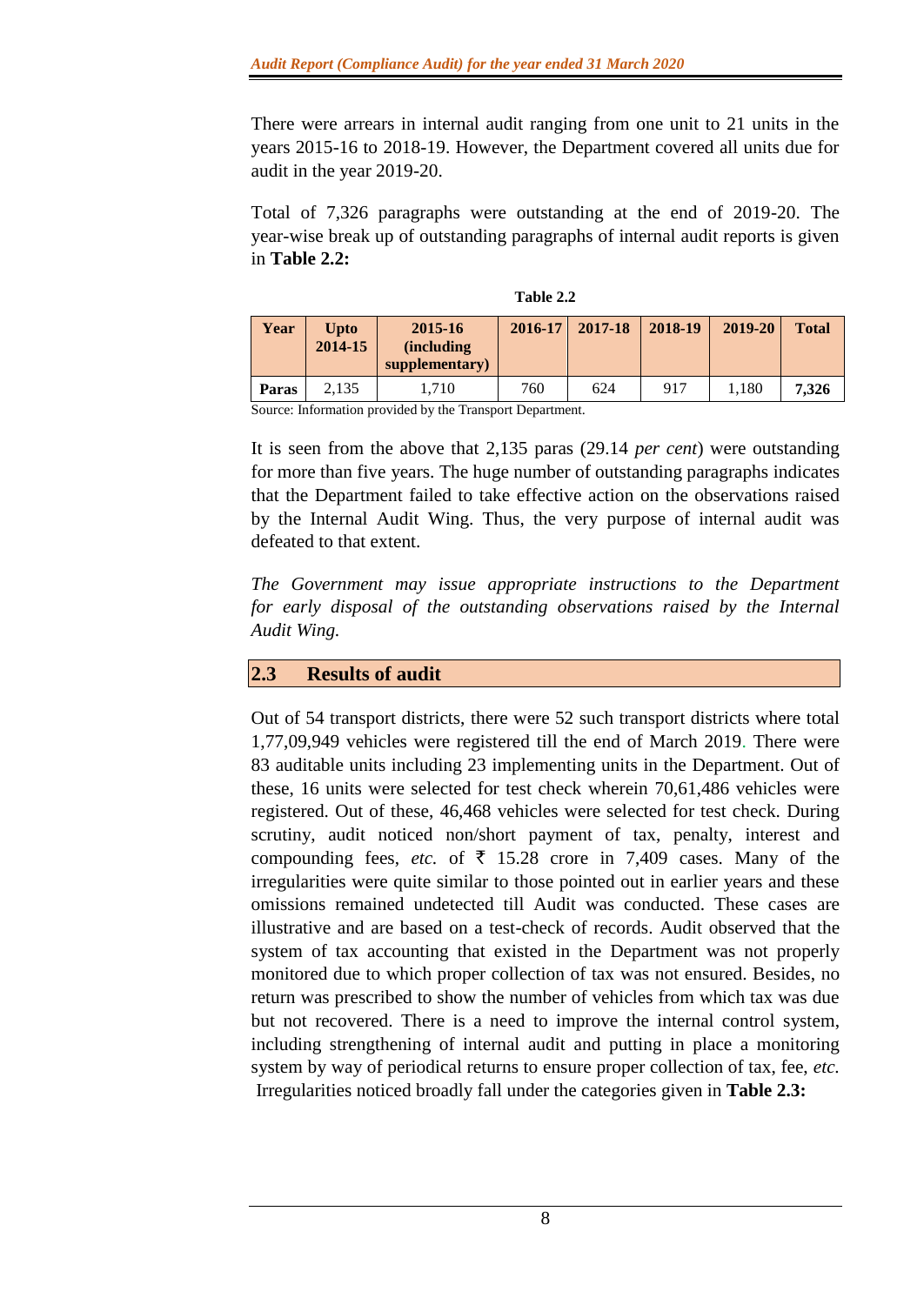|               |                                                 |           | $(\bar{\bar{\mathbf{x}}}$ in crore) |  |
|---------------|-------------------------------------------------|-----------|-------------------------------------|--|
| SI.           | <b>Category</b>                                 | Number of | <b>Amount</b>                       |  |
| No.           |                                                 | cases     |                                     |  |
|               | Non/short payment of tax, penalty, interest and | 2,016     | 14.74                               |  |
|               | compounding fees, etc.                          |           |                                     |  |
| 2             | Non/short determination of tax, computation of  | 5,384     | 0.33                                |  |
|               | motor vehicle tax/special road tax, etc.        |           |                                     |  |
| $\mathcal{R}$ | Other irregularities (relating to expenditure)  | q         | 0.21                                |  |
|               |                                                 |           |                                     |  |
|               | 7.409<br>15.28<br>Total                         |           |                                     |  |

#### **Table 2.3**

During the year, the Department accepted under assessment and other irregularities of  $\overline{\xi}$  22.51 crore in 6,566 cases, out of which 4,214 cases involving  $\bar{\xi}$  9.02 crore were pointed out in audit during the year 2019-20 and the rest in earlier years. During the year 2019-20, an amount of  $\bar{\tau}$  4.70 crore was recovered in 1,074 cases, out of which  $\bar{\tau}$  0.94 crore in 155 cases were pointed out in 2019-20 and the rest in earlier years.

A few illustrative cases involving  $\bar{\tau}$  6.20 crore are discussed in the following paragraphs.

# **2.4 Taxes on motor vehicles not realised**

As per Section 4 and 4-B of the RMVT Act, 1951 and the Rules made thereunder, motor vehicle tax and special road tax are to be levied and collected on all transport vehicles used or kept for use in the State at the rates prescribed by the State Government from time to time except those transport vehicles on which lump sum tax had been paid under Section 4-C. As per notification dated 9 March 2011, surcharge at the rate of five *per cent* on tax due was also payable upto 10 October 2017, thereafter as per notification dated 11 October 2017, surcharge at the rate of 6.25 *per cent,* is payable. Penalty at the rate of 1.5 *per cent* per month or part thereof subject to twice the amount of tax due is also leviable after the expiry of admissible period *vide*  notification dated 1 May 2003.

During test-check (between December 2019 and March 2020) of records of seven Transport Offices<sup>3</sup>, it was noticed from the scrutiny of Tax Ledgers and General Index Registers with data of *VAHAN<sup>4</sup>* 4.0 and *e*-GRAS<sup>5</sup> that tax was not paid in respect of 268 vehicles and was short paid in respect of 66 vehicles by the owners of these vehicles. Details regarding vehicles being off roads or transferred to other States was not available on record. No action to recover the dues was initiated by the Department despite the information of tax defaulters being available in *VAHAN* software. This resulted in

<sup>3</sup> DTOs: Baran, Goods Jaipur, PV-II Jaipur, Jaisalmer, Nagaur, Sirohi and Sujangarh.

<sup>4</sup> *VAHAN* is a software developed by Government of India for processing transactions *i.e.* registration, permit, tax, fitness related to vehicles. This software is introduced in the state with effect from October 2009.

<sup>5</sup> Online Government Receipts Accounting System (*e-GRAS*) is an e-Governance Initiative of Government of Rajasthan and is part of Integrated Financial Management System.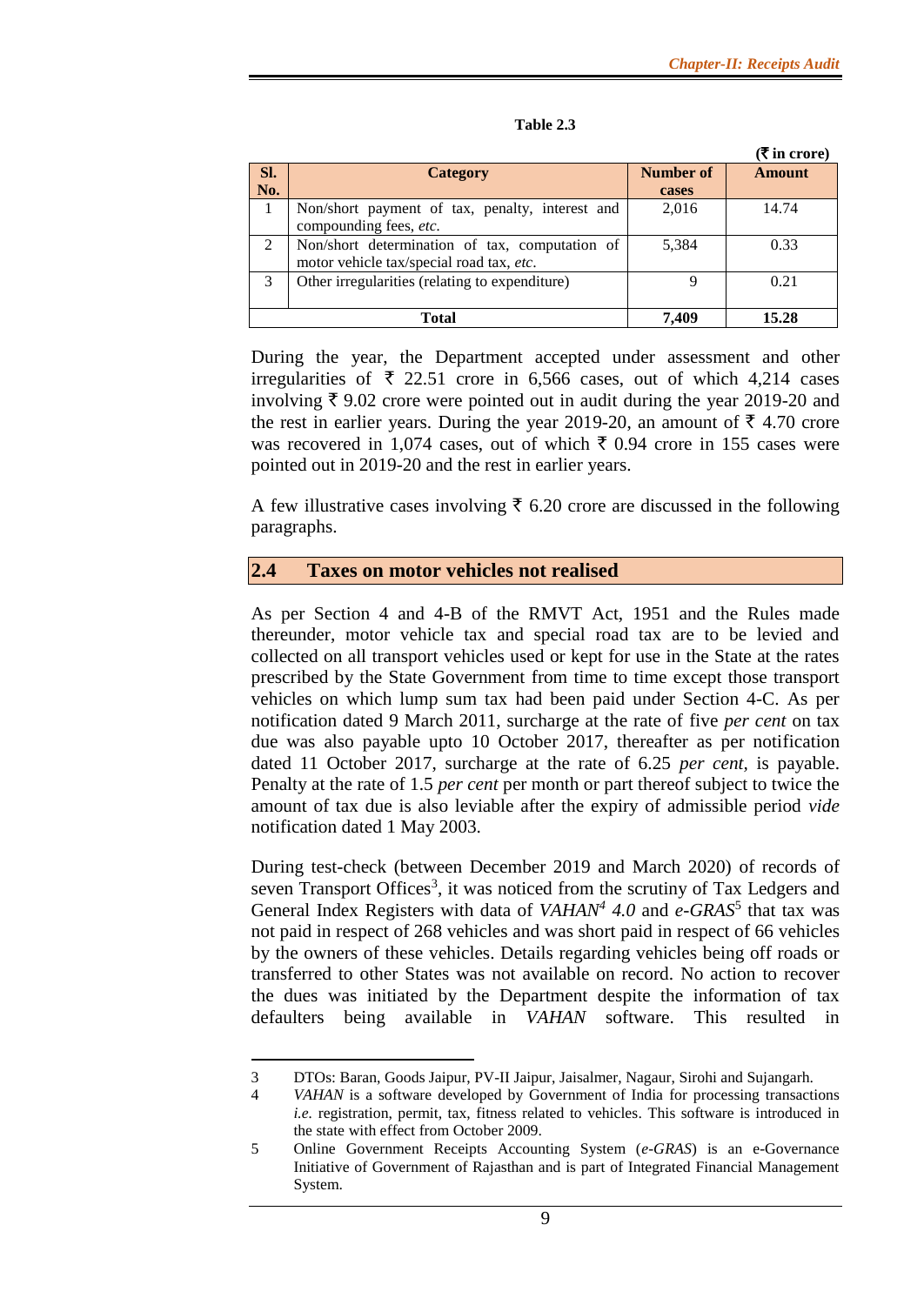non-realisation of tax (including surcharge) and penalty amounting to  $\bar{\xi}$  4.03 crore. Further, as tax due were not paid by the vehicle owners, possibility of plying these vehicles without fitness certificate and permit authorisation cannot be ruled out.

The matter was pointed out to the Department and reported to the Government (November 2020). The Government replied (December 2020) that in four DTOs<sup>6</sup>, an amount of  $\bar{\tau}$  0.37 crore has been recovered in respect of 89 vehicles. Further progress of recovery in remaining cases is awaited (August 2021).

### **2.5 Realisation of outstanding instalments of lump-sum tax**

According to Section 4-C of the RMVT Act, 1951 and the Rules made thereunder, lump-sum tax on transport vehicles is levied at the rates prescribed through notifications<sup>7</sup> issued from time to time by the State Government. The lump-sum tax payable can be paid at the option of vehicle owner either in full or in six equal instalments (with effect from  $14<sup>th</sup>$  July 2014) within a period of one year. Surcharge at the rate of 10 *per cent* on the lump-sum tax was also payable upto 10 October 2017, thereafter as per notification dated 11 October 2017, surcharge at the rate of 12.5 *per cent* is payable. According to notification dated 1 May 2003, penalty at the rate of 1.5 *per cent* per month or part thereof limited to twice the amount of tax due is also to be levied after the expiry of admissible period.

During test check (between December 2019 and March 2020) of the records of eight Transport Offices<sup>8</sup>, it was noticed from the scrutiny of Tax Ledgers and General Index Register with data of *VAHAN 4.0* and *e-GRAS* that owners of 249 vehicles<sup>9</sup> opted for payment of lump-sum tax in instalments and defaulted in payment of lump-sum tax. In case of 199 vehicles, the owners did not pay the remaining instalments after paying the first or second instalments while owners of 50 vehicles did not pay any instalment. Detail regarding vehicle being off roads or transferred to other States was not available on record. It was further noticed that in case of short payment of instalments, the vehicles were not displayed in defaulter list in *VAHAN* software. The taxation officers did not initiate any action to realise the tax due. This resulted in non/short realisation of lump sum tax (including surcharge) and penalty amounting to  $\bar{\xi}$  2.17 crore. Further, as tax due was not paid by the vehicles owner, possibility of plying these vehicles without fitness certificate and permit authorization cannot be ruled out.

The cases were pointed out to the Department and reported to the Government (November 2020). The Government replied (December 2020) that in seven DTOs<sup>10</sup>, an amount of  $\bar{\tau}$  0.32 crore has been recovered in respect of

9 79 (Goods Vehicle) + 165 (Taxi) + 5 (Bus).

<sup>6</sup> DTOs: Goods Jaipur, PV-II Jaipur, Jaisalmer and Nagaur.

<sup>7</sup> Notifications number 22 dated 16 February 2006, 22-A dated 9 March 2007, 22-C dated 14 July 2014 and 22-D dated 8 March 2016.

<sup>8</sup> DTOs: Abu Road, Baran, Goods Jaipur, PV-II Jaipur, Jaisalmer, Nagaur, Sirohi and Sujangarh.

<sup>10</sup> DTOs: Abu Road, Baran, Goods Jaipur, PV-II Jaipur, Jaisalmer, Nagaur and Sujangarh.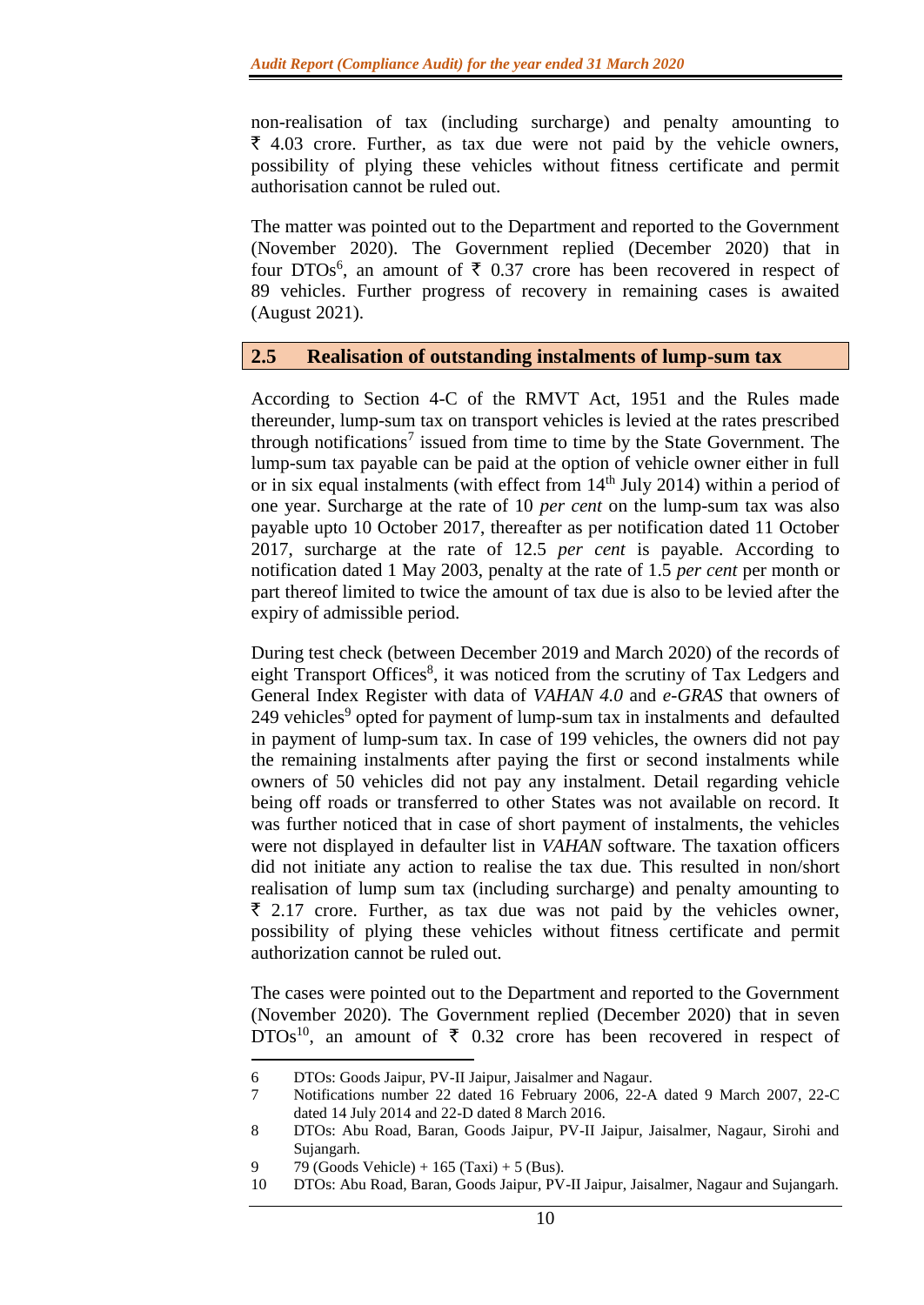29 vehicles. Further progress of recovery in remaining cases is awaited (August 2021).

*The Department accepted the observations and initiated action/recovery in cases pointed out by audit. The issues discussed above have been raised regularly in CAG's Audit Reports (Revenue Sector) of the previous years. The Department should take proactive action to avoid recurrence of these persistent irregularities in all the offices.*

# **Mining Receipts**

# **2.6 Tax administration**

At the Government level, the Principal Secretary, Mines and Petroleum, Jaipur and at the Department level, the Director, Mines and Geology (DMG), Udaipur are responsible for administration and implementation of the related Acts and Rules in the Department. The DMG is assisted by an Additional Director (Administration), six Additional Directors, Mines (ADM), six Additional Directors, Geology (ADG) and by a Financial Advisor. The ADMs exercise control through nine circles headed by Superintending Mining Engineer (SME).

There are 49 Mining Engineers (ME)/Assistant Mining Engineers (AME), who are responsible for assessment and collection of revenue besides prevention of illegal excavation and despatch of minerals from areas under their control. The Department has a separate vigilance wing headed by ADM (Vigilance) for prevention of illegal excavation and despatch of minerals.

# **2.7 Internal audit**

Internal audit is an important component of internal control. It helps in ensuring that the Departmental operations are being carried out in accordance with the applicable laws, regulations and approved procedures in an economical, efficient and effective manner and that subordinate offices are maintaining the prescribed records and registers properly and accurately besides taking adequate safeguards against non-collection, short collection or evasion of revenue.

Scrutiny of records of the DMG, Udaipur disclosed that internal audit of almost all the offices of the Mines and Geology Department was pending since 2004-05. In absence of internal audit, the Departmental authorities were not aware about the areas of the weaknesses in the system which resulted in evasion or leakage of revenue. The matter is being pointed out continuously in the Comptroller and Auditor General's Audit Reports since 2011-12. However, only eight out of 133 units were audited during the year 2019-20. Thus, there is a risk that irregularities may persist and remain undetected in unaudited units.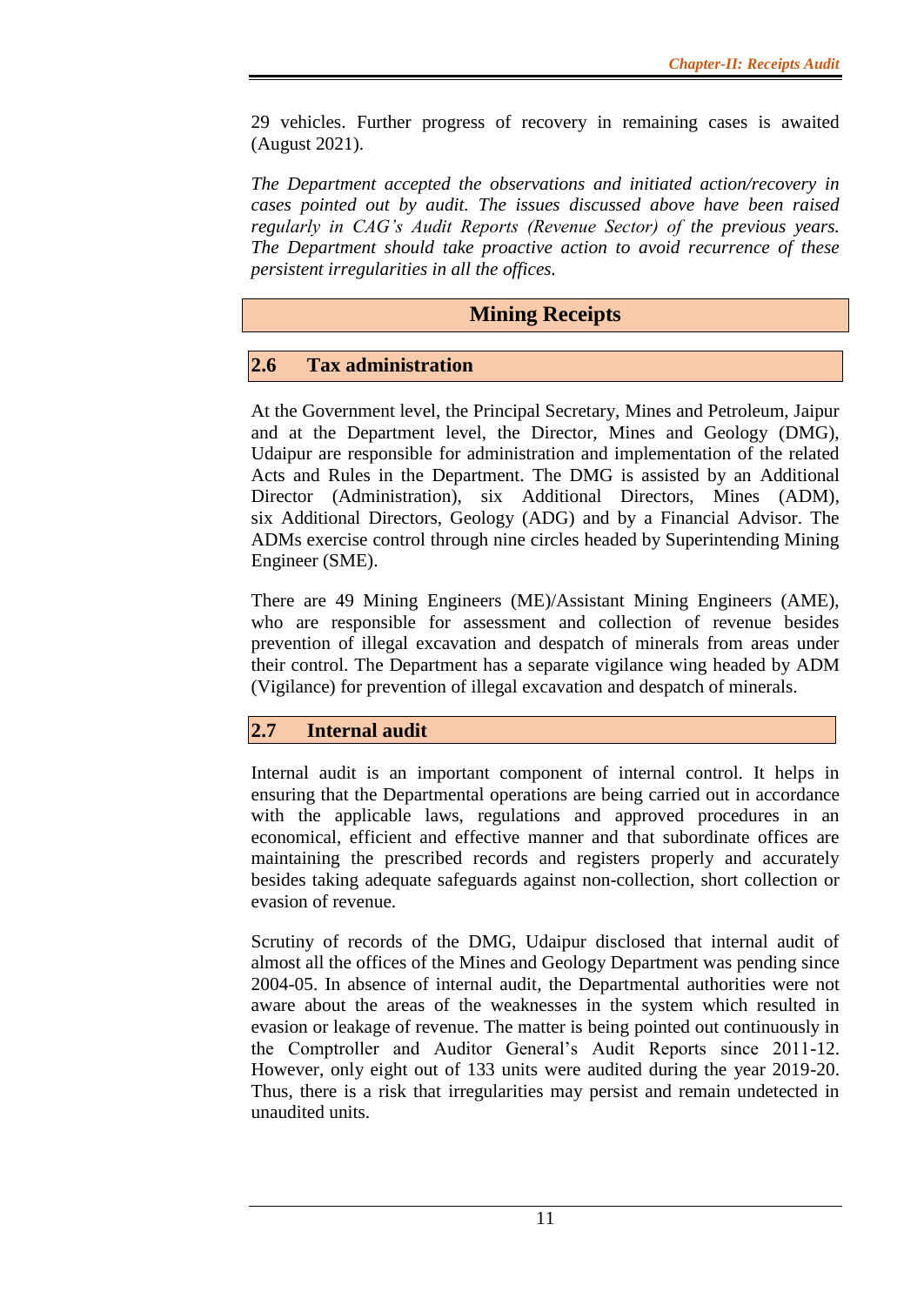### **2.8 Results of audit**

There were 154 auditable units<sup>11</sup> in the Departments of Mines, Geology and Petroleum. Out of these, 43 units<sup>12</sup> were selected for audit wherein 39,788 cases<sup>13</sup> of Mining Leases (ML), Royalty Collection Contracts (RCC)/Excess Royalty Collection Contracts (ERCC), cases of illegal mining/transportation of mineral, cases of recovery under Land Revenue Act, Short Term Permits  $(STP)$  *etc.*, existed. Out of these, audit examined  $26,024$  cases<sup>14</sup> (approximately 65.41 *per cent*) and noticed deficiencies in 5,393 cases (approximately 20.72 *per cent* of sampled cases) involving  $\bar{\tau}$  184.37 crore. The deficiencies ranged from non-recovery/short recovery of dead rent and royalty and of cost of unauthorised excavated minerals, contribution to District Mineral Foundation Trust (DMFT) Fund/National Mineral Exploration Trust (NMET) Fund, non-levy of penalty/interest, non-forfeiture of security deposit *etc.* These cases are illustrative and are based on test-check. Audit had pointed out similar omissions in earlier years, but these irregularities persisted and remain undetected till next audit is conducted. The substantial proportion of errors, omissions and other related issues (approximately 20.72 *per cent*) noticed in audit indicated that the Government needed to improve the internal control system including strengthening of internal audit so that occurrence/recurrence of such lapses can be avoided. Irregularities noticed broadly fall under the categories given in **Table 2.4:**

| $($ ₹ in crore) |                                          |                 |           |        |  |
|-----------------|------------------------------------------|-----------------|-----------|--------|--|
| SI.             |                                          | <b>Category</b> | Number of | Amount |  |
| no.             |                                          |                 | cases     |        |  |
|                 | Non-recovery/short recovery of dead rent |                 | 197       | 122.59 |  |
|                 | and royalty                              |                 |           |        |  |
| $\mathfrak{D}$  | Non-recovery/short recovery of cost of   |                 | 166       | 20.89  |  |
|                 | unauthorised excavated minerals          |                 |           |        |  |
| $\mathcal{R}$   | Non-levy of penalty/interest             |                 | 422       | 3.73   |  |
| $\overline{4}$  | Non-forfeiture of security deposit       |                 | 964       | 36.16  |  |
|                 |                                          |                 |           |        |  |
| 5               | Non-recovery/short recovery of           |                 | 3         | 0.91   |  |
|                 | <b>DMFT/NMET Fund</b>                    |                 |           |        |  |
| 6               | Other irregularities                     | Revenue         | 3,470     | 0.09   |  |
|                 |                                          | Expenditure     | 171       | 0.00   |  |
|                 | <b>Total</b>                             | 5,393           | 184.37    |        |  |

1 11 Includes 32 implementing units.

12 Includes 11 implementing units.

<sup>13</sup> 7,933 Mining Leases (ML); 12 Petroleum Mining Leases (PML); 2 Prospecting licences (PL); 115 Royalty Collection (RC) Contracts /Excess Royalty Collection (ERC) Contracts; 8,627 Quarry licences (QL); 5,603 cases of illegal mining/transportation of mineral; 946 cases of recovery under Rajasthan Land Revenue Act, 1956; 8,482 cases of revenue assessment; 893 cases of refund; 1,263 cases of outstanding dues; 5,899 STPs and 13 Petroleum Exploration Licences (PEL).

<sup>14</sup> 2,567 ML; 12 PML; 2 PL; 115 RCC/ERCC; 916 QL; 5,243 cases of illegal mining/ transportation of mineral; 893 cases of recovery under Rajasthan Land Revenue Act, 1956; 8,482 cases of revenue assessment; 893 cases of refund; 1,095 cases of outstanding dues 5,793 STPs and 13 PEL.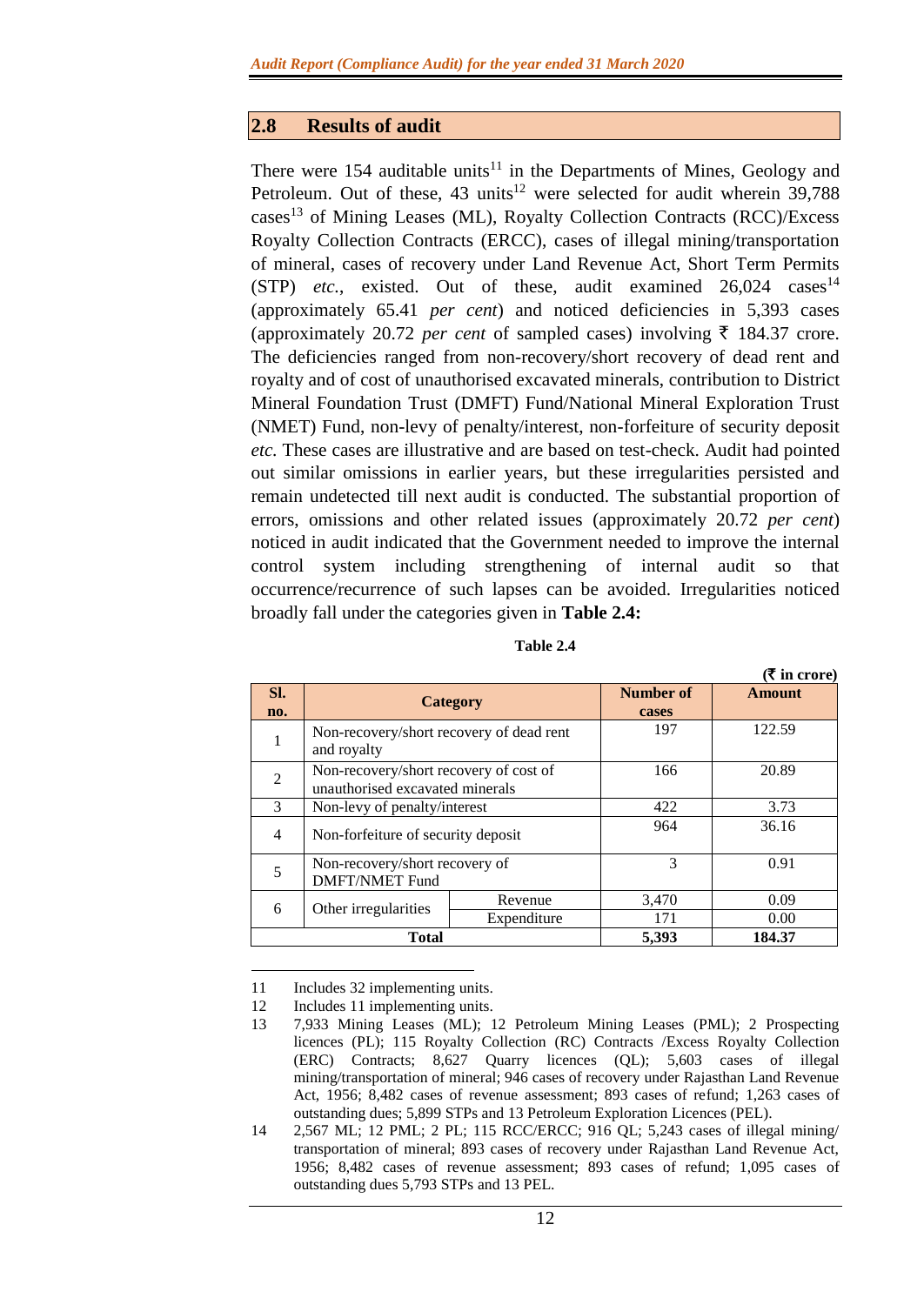During the year 2019-20, the Department accepted short realisation of revenue of  $\bar{\tau}$  146.53 crore in 2,759 cases, of which 2,022 cases involving  $\bar{\xi}$  134.16 crore were pointed out in audit during the year 2019-20 and rest in earlier years. The Department recovered  $\bar{\tau}$  7.18 crore in 621 cases, out of which 38 cases involving  $\bar{\tau}$  0.84 crore were of current year and the rest were of earlier years.

On being pointed out by Audit, the Department recovered  $\bar{\tau}$  0.60 crore in two cases. These cases have not been discussed in the Report, as the entire due amount has been recovered.

A few illustrative cases involving  $\bar{\tau}$  0.90 crore are discussed in the succeeding paragraphs.

# **2.9 Non-recovery of cost of illegally excavated mineral**

**Department, despite being aware that short term permit holder had utilised 51,125 MT mineral masonry stone over and above the permitted quantity, failed to recover** ` **86.91 lakh, being cost of mineral.**

Proviso of Rule 63(6) of Rajasthan Minor Mineral Concession (RMMC) Rules, 1986 provided that if a permit holder has excavated and carried mineral to the extent of 10 *per cent* over and above the quantity specified in the permit within the stipulated time of the permit, only single royalty will be charged. If more than 10 *per cent* but upto 25 *per cent* over and above the quantity specified in the permit is excavated and carried, two times royalty will be charged from the permit holder. The permit holder shall be responsible for submission of his record within 15 days of the expiry of permit. However, if the permit holder excavated and carried a quantity more than 25 *per cent* of the quantity sanctioned in the permit, entire quantity excavated and removed over and above the quantity sanctioned in the permit shall be treated as unauthorised excavation and permit holder shall be liable to pay the cost of such excess material. Further, Rule 48(5) of Rules *ibid* provided that whenever any person without a lawful authority or in contravention of the terms and conditions of the short term permit raises any mineral from any land and where mineral so raised has already been despatched or consumed the competent authorities may recover cost of the mineral which will be computed at 10 times of the royalty payable at the prevalent rates.

Scrutiny of records (March 2020) of Mining Engineer (ME) Bhilwara, revealed that competent authority issued (between July 2013 to November 2013) three Short Term Permits (STPs) to a work contractor for 1,00,000 MT mineral masonry stone. While finalising the assessment of these three STPs, the Assessing Authority ascertained (August 2019) that 1,51,125 MT mineral was utilised by the contractor in the execution of the work against the permitted quantity of 1,00,000 MT as detailed in **Table 2.5:**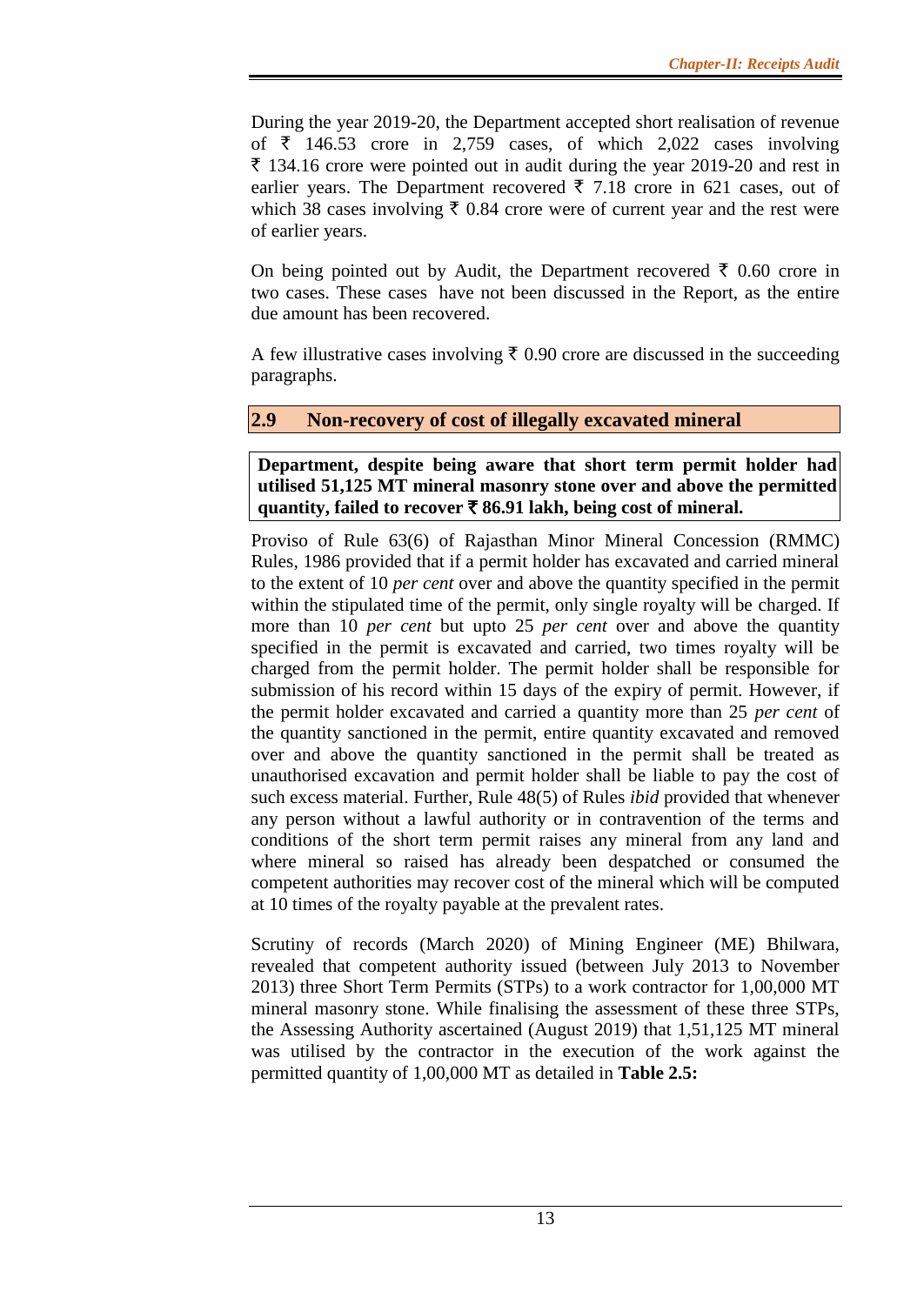| Table 2.5 |                               |                                                    |                                                |                                                          |                                                     |  |  |
|-----------|-------------------------------|----------------------------------------------------|------------------------------------------------|----------------------------------------------------------|-----------------------------------------------------|--|--|
| Sl. no.   | <b>STP</b> number<br>and date | <b>Permitted</b><br>quantity in<br><b>STP</b> (MT) | <b>Quantity of</b><br>mineral<br>utilised (MT) | <b>Excess</b><br>utilised<br>mineral<br>quantity<br>(MT) | <b>Percentage of</b><br>utilised excess<br>quantity |  |  |
|           | 24/18.7.13                    | 25,000                                             | 38,647                                         | 13,647                                                   | 54.58                                               |  |  |
| 2         | 25/18.7.13                    | 50,000                                             | 80,747                                         | 30,747                                                   | 61.49                                               |  |  |
| 3         | 56/11.11.13                   | 25,000                                             | 31,731                                         | 6,731                                                    | 26.92                                               |  |  |
|           | <b>Total</b>                  | 1,00,000                                           | 1,51,125                                       | 51,125                                                   |                                                     |  |  |

As the STP holder utilised more than 25 *per cent* mineral permitted in all three STPs, the excess quantity utilised was required to be treated as unauthorised excavation and cost of such mineral was to be recovered from the Contractor. Audit, however, noticed that Assessing Authority failed to recover the cost of mineral and recovered only single royalty of the mineral. No dues certificate to the Contractor was also issued (August 2019). Thus, not treating the excess quantity of mineral excavated as unauthorised by the Assessing Authority resulted in non-recovery of  $\overline{\tau}$  86.91 lakh<sup>15</sup> being cost of 51,125 MT mineral.

The matter was reported to the Government (June 2020). The Government replied (July 2020) that demand notice has been issued (June 2020) and recovery would be made under Rajasthan Land Revenue Act, 1956. The Government further replied (October 2020) that the STP holder has filed a legal case and Rajasthan High Court, Jodhpur has ordered (August 2020) not to take coercive action to recover the amount from STP holder. Further progress was awaited (August 2021).

*The Government may consider initiating action against the Assessing Authority for issuing no dues certificate without ensuring recovery of the cost of unauthorised excavated mineral from the work Contractor.*

# **2.10 Non- recovery of Government revenue**

**The Department refunded the bank guarantee and security deposit without ensuring complete recovery of contract amount and interest on belated payment, as Demand and Collection Register was not maintained.** 

According to the Handbook of Mines and Geology Department, all the demands of dead rent, royalty, penalty and other dues are required to be posted in a Demand and Collection Register (DCR) for monitoring the recovery. Further, as per rule 44 (17) of Rajasthan Minor Mineral Concession (RMMC) Rules, 2017 the Contractor shall pay the instalment of contract amount in advance on due date and if any amount is not paid on due date, it shall be collected as an arrear of land revenue and interest shall be charged from due date irrespective of any other action being taken for cancellation of contract or imposition of penalty. Further, as per Rule 77 of *ibid* Rules, simple interest at the rate of 18 *per cent* shall be charged from the due date on all dues in respect

<sup>15 51,125</sup> MT mineral masonry stone x ₹ 17 (royalty rate) x  $10 = ₹ 86,91,250$ .